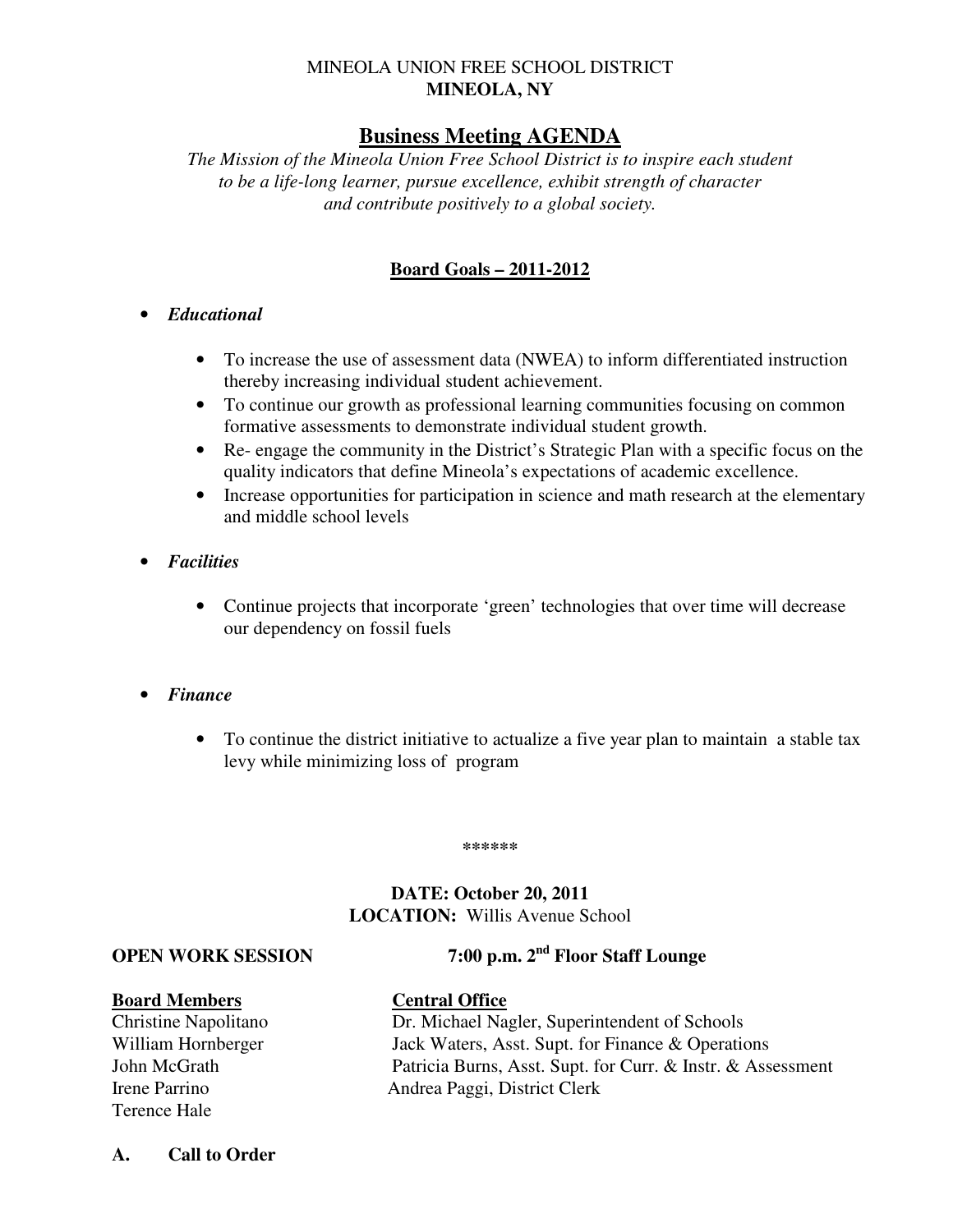- **B. Pledge of Allegiance**
- **C. Reading of Mission**
- **D. Moment of Silent Meditation**
- **E. Dais & Visitor Introductions**
- **F. High School Student Organization Report**
- **G. Old Business** 
	- 1. That the Board of Education hereby reaffirms its resolution dated September 15, 2011, **Resolution #22** wherein the following action was taken:

**RESOLUTION # 22- BE IT RESOLVED** that the Board of Education approves that the district donate excessed supplies and equipment and transportation to help facilitate the Golden Rule Project.

 The following is a list of excessed supplies and equipment that were donated: 1 table, 2 teacher's desks, 3 file cabinets, 44 desks, 40 chairs, 1 skid of small chairs (approximately 30), and room dividers.

#### **H. New Business**

**I. Consensus Agenda** 

**RESOLUTION # 26 – BE IT RESOLVED THAT** the Board of Education approves Consensus Agenda items I.1.a. through I. 4.b.1. as presented.

| <b>Motion:</b> |     |
|----------------|-----|
| Second:        |     |
| Yes:           | No: |
|                |     |
|                |     |
|                |     |
|                |     |

# **1. Accepting of Minutes**

 a. That the Board of Education accepts the minutes of September 15, 2011 Business Meeting as presented.

#### **2. Instruction**

- a. Leave of Absence
	- 1. That the Board of Education grants a request to Donna Beck, for a leave of absence, using accumulated sick days, for health reasons, starting October 6, 2011.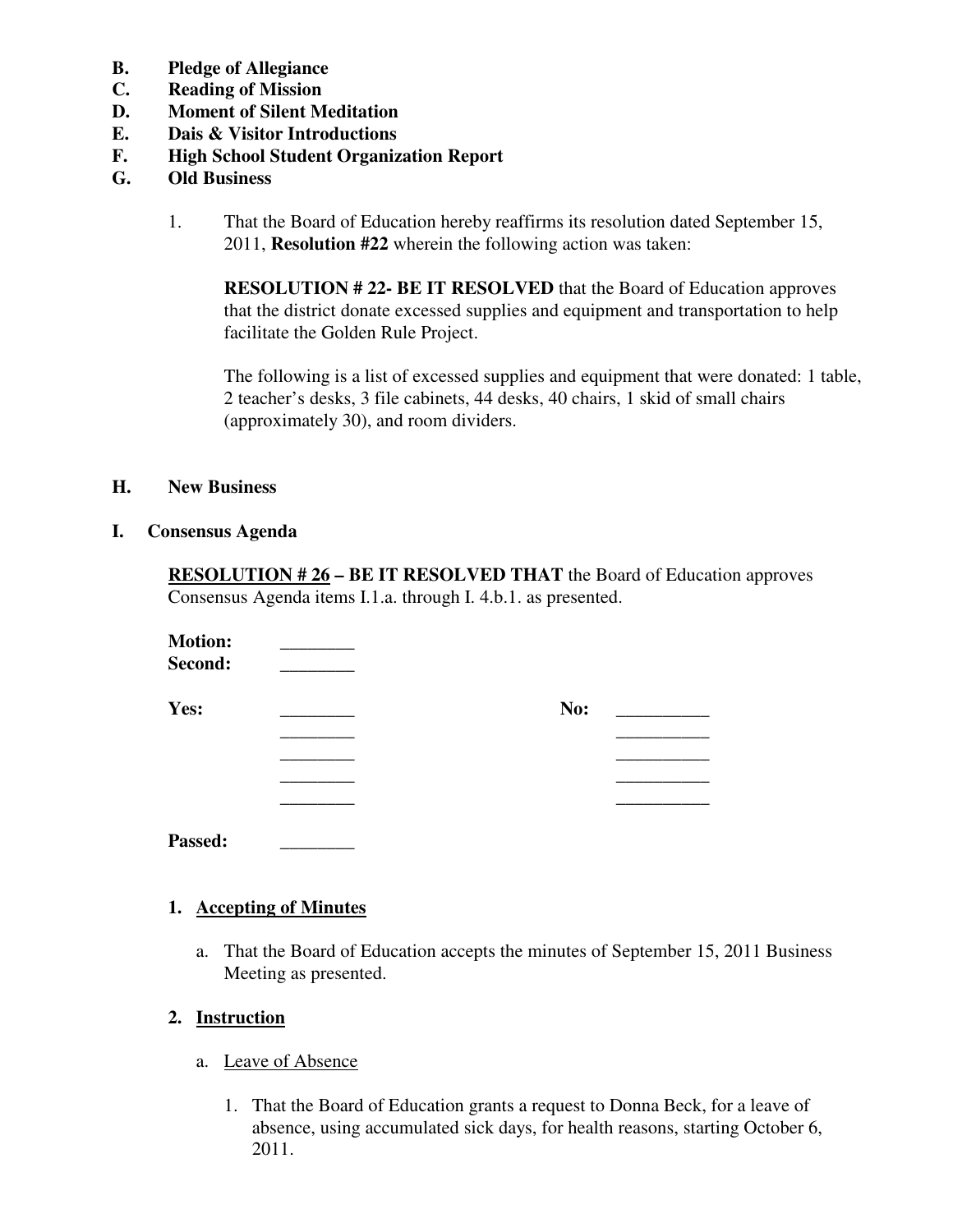#### b. Appointments

- 1. That the Board of Education appoints the following teacher, to the position of Permanent Substitute Teacher , effective October 1, 2011 to May 31,2012. Salary: \$100 per day.
	- Nicole DeStefano, Jackson Avenue School
- 2. That the Board of Education approves the appointment of Nicole Moriarty, to the position of part time (.5) High School Social Studies Instructional Leader, effective October 3, 2011. Salary: .5 of \$136,809 equaling \$68,405 pro-rated.
- 3. That the Board of Education accepts the following addition(s) to the Per Diem Substitute Teacher List: Salary: \$90 per day.

| Daniel Levitan     | <b>Physical Education</b>               |
|--------------------|-----------------------------------------|
| Melissa DiLeonardo | Childhood Ed (Grades 1-6)               |
|                    | Students with Disabilities (Grades 1-6) |
| Michael Graham     | Physical Education, Health              |
| Danielle Landini   | English 7-12                            |
| Jeannette Robinson | $N-6$                                   |
| Marissa Burton     | Early Childhood Ed (Birth-2),           |
|                    | Childhood Ed (Grades 1-6)               |

 4. That the Board of Education approves the appointment of the following coaches for the Winter Interscholastic Season for the 2011- 2012 school year:

| <b>SPORT &amp; LEVEL</b>                           | <b>NAME</b>           | <b>STEP</b> | <b>SALARY</b> |
|----------------------------------------------------|-----------------------|-------------|---------------|
| <b>Boys Varsity Basketball</b>                     | James Hegmann         | 3           | \$9,128.      |
| Boys JV Basketball                                 | Dominick Tolipano     | 3           | \$6,251.      |
| 7 <sup>th</sup> Grade Boys Basketball              | Marty Joyce           | 3           | \$5,347.      |
| 8 <sup>th</sup> Grade Boys Basketball              | <b>Bill DiGennaro</b> | 3           | \$5,347.      |
| <b>Girls Varsity Basketball</b>                    | Denise Zunno          | 3           | \$9,128.      |
| Girls JV Basketball                                | Caitlin Orlando       |             | \$4,892.      |
| Girls 7 <sup>th</sup> Grade Basketball             | Marty Joyce           | 3           | \$5,347.      |
| Girls 8 <sup>th</sup> Grade Basketball             | Mike Robilotto        |             | \$4,234.      |
| Boys Varsity/JV Bowling                            | Helms Bohringer       | 3           | \$4,389.      |
| Girls Varsity/JV Bowling                           | Mark Miller           |             | \$3,558.      |
| Varsity Wrestling                                  | Dan Guido             | 3           | \$8,784.      |
| Varsity Wrestling Assistant                        | Joseph Cerulli        |             | \$4,704.      |
| JV Wrestling                                       | Frank Massaro         | 3           | \$6,251.      |
| 7/8 Wrestling                                      | Michael Palumbo       | 3           | \$5,741.      |
| 7/8 Wrestling Assistant                            | <b>Gary Santosus</b>  | 3           | \$5,336.      |
| Girls 7 <sup>th</sup> Grade Volleyball             | <b>Hilary Pavels</b>  |             | \$3,896.      |
| Girls 8 <sup>th</sup> Grade Volleyball             | Diana Kohl            | 3           | \$4,740.      |
| <b>Girls Winter Track</b>                          | Thomas Leninger       | 3           | \$7,770.      |
| <b>Boys Winter Track</b>                           | John Fretz            |             | \$6,251.      |
| Winter Track Assistant                             | TBD.                  |             |               |
| SALARIES BASED ON THE 2010 - 2011 TEACHER CONTRACT |                       |             |               |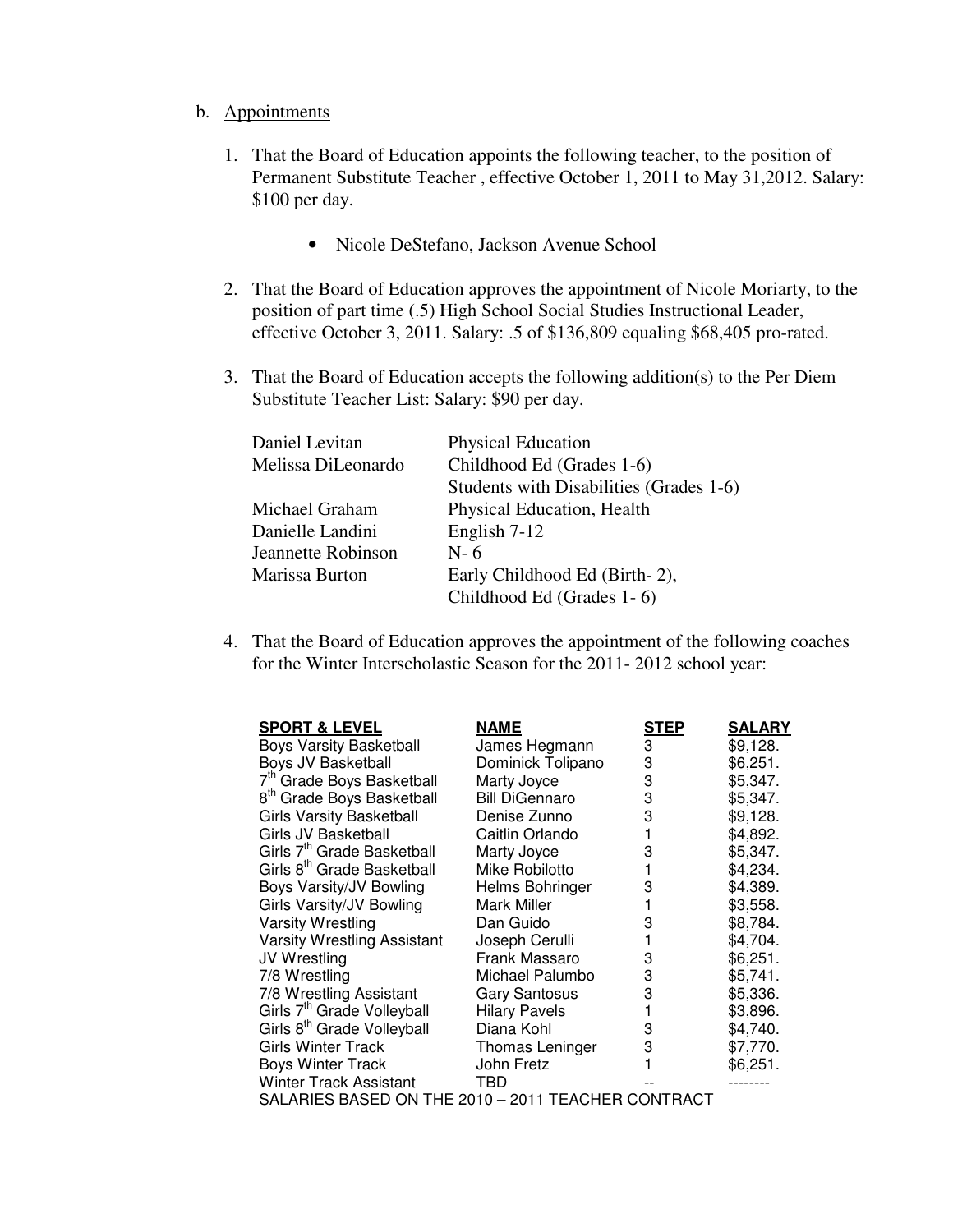5. That the Board of Education approves the appointment of the following Teacher Aides and Teacher Aide Subs to work for Extended School Day Program for the 2011- 2012 school year:

| <b>Teacher Aides</b> | <b>Teacher Aide Subs</b> |
|----------------------|--------------------------|
| Lorena Romano        | Karen Dombeck            |
| Barbara Miller       | Melaine Reif             |
| Marie Sallie         | Elizabeth Curatolo       |
| Nina Mullane         | Donna Coulon             |
| Angela Hagan         | Geri Larson              |
| Nancy Gessner        | Theresa Takacs           |
| Kathy Palumbo        | Christina Garofalo       |
| Marianne Wachter     |                          |

6. That the Board of Education approves the following Middle School Clubs appointments and Stipends for the 2011- 2012 school year:

| Palumbo, Annmarie<br>Animal Rights<br>\$896.00<br>Art Club<br>Antonelli, Andrea<br>\$898.00<br>Book Club<br>Milberg, Ilyse<br>\$898.00<br><b>Book Club</b><br>Palumbo, Annmarie<br>\$898.00<br><b>Book Store</b><br>\$898.00<br>Palumbo, Annmarie<br>Color Night 1/2<br>Critchley, Jerrill<br>\$1,425.00<br>Color Night 1/2<br>Spanhake, Lindsay<br>\$1,425.00<br><b>Builders/Community Action Group</b><br>\$1,092.00<br>Milberg, Ilyse<br><b>Builders/Community Action Group</b><br>\$1,092.00<br>Palumbo, Annmarie<br>Drama Club 5th grade<br>\$1,019.00<br>DeLuca, Matt<br>Drama Club MS Grades 6-8<br>\$1,591.00<br>DeLuca, Matt<br>Environmental Club 1/2<br>Spanhake, Lindsay<br>\$494.00<br>\$494.00<br>Environmental Club 1/2<br>Zaleski, Courtney<br>Mock Trial<br>Holland, Marilyn<br>\$896.00<br>National Junior Honor Society 1/2<br>Palumbo, Annmarie<br>\$682.00<br>\$682.00<br>National Junior Honor Society 1/2<br>Milberg, Ilyse<br>O'Malley, John<br>\$2,746.00<br>Newspaper<br>Peace Club<br>Critchley, Jerrill<br>\$898.00<br>Photography Club<br>Sloane, Bette<br>\$1,332.00<br>Student Council<br>Villalta, Linda<br>\$3,055.00<br>\$2,530.00<br>Yearbook<br>Antonelli, Andrea<br>Yearbook<br>Palumbo, Annmarie<br>\$2,530.00 | Club | <b>Advisor</b> | 2011/2012 Stipend |
|------------------------------------------------------------------------------------------------------------------------------------------------------------------------------------------------------------------------------------------------------------------------------------------------------------------------------------------------------------------------------------------------------------------------------------------------------------------------------------------------------------------------------------------------------------------------------------------------------------------------------------------------------------------------------------------------------------------------------------------------------------------------------------------------------------------------------------------------------------------------------------------------------------------------------------------------------------------------------------------------------------------------------------------------------------------------------------------------------------------------------------------------------------------------------------------------------------------------------------------------------|------|----------------|-------------------|
|                                                                                                                                                                                                                                                                                                                                                                                                                                                                                                                                                                                                                                                                                                                                                                                                                                                                                                                                                                                                                                                                                                                                                                                                                                                      |      |                |                   |
|                                                                                                                                                                                                                                                                                                                                                                                                                                                                                                                                                                                                                                                                                                                                                                                                                                                                                                                                                                                                                                                                                                                                                                                                                                                      |      |                |                   |
|                                                                                                                                                                                                                                                                                                                                                                                                                                                                                                                                                                                                                                                                                                                                                                                                                                                                                                                                                                                                                                                                                                                                                                                                                                                      |      |                |                   |
|                                                                                                                                                                                                                                                                                                                                                                                                                                                                                                                                                                                                                                                                                                                                                                                                                                                                                                                                                                                                                                                                                                                                                                                                                                                      |      |                |                   |
|                                                                                                                                                                                                                                                                                                                                                                                                                                                                                                                                                                                                                                                                                                                                                                                                                                                                                                                                                                                                                                                                                                                                                                                                                                                      |      |                |                   |
|                                                                                                                                                                                                                                                                                                                                                                                                                                                                                                                                                                                                                                                                                                                                                                                                                                                                                                                                                                                                                                                                                                                                                                                                                                                      |      |                |                   |
|                                                                                                                                                                                                                                                                                                                                                                                                                                                                                                                                                                                                                                                                                                                                                                                                                                                                                                                                                                                                                                                                                                                                                                                                                                                      |      |                |                   |
|                                                                                                                                                                                                                                                                                                                                                                                                                                                                                                                                                                                                                                                                                                                                                                                                                                                                                                                                                                                                                                                                                                                                                                                                                                                      |      |                |                   |
|                                                                                                                                                                                                                                                                                                                                                                                                                                                                                                                                                                                                                                                                                                                                                                                                                                                                                                                                                                                                                                                                                                                                                                                                                                                      |      |                |                   |
|                                                                                                                                                                                                                                                                                                                                                                                                                                                                                                                                                                                                                                                                                                                                                                                                                                                                                                                                                                                                                                                                                                                                                                                                                                                      |      |                |                   |
|                                                                                                                                                                                                                                                                                                                                                                                                                                                                                                                                                                                                                                                                                                                                                                                                                                                                                                                                                                                                                                                                                                                                                                                                                                                      |      |                |                   |
|                                                                                                                                                                                                                                                                                                                                                                                                                                                                                                                                                                                                                                                                                                                                                                                                                                                                                                                                                                                                                                                                                                                                                                                                                                                      |      |                |                   |
|                                                                                                                                                                                                                                                                                                                                                                                                                                                                                                                                                                                                                                                                                                                                                                                                                                                                                                                                                                                                                                                                                                                                                                                                                                                      |      |                |                   |
|                                                                                                                                                                                                                                                                                                                                                                                                                                                                                                                                                                                                                                                                                                                                                                                                                                                                                                                                                                                                                                                                                                                                                                                                                                                      |      |                |                   |
|                                                                                                                                                                                                                                                                                                                                                                                                                                                                                                                                                                                                                                                                                                                                                                                                                                                                                                                                                                                                                                                                                                                                                                                                                                                      |      |                |                   |
|                                                                                                                                                                                                                                                                                                                                                                                                                                                                                                                                                                                                                                                                                                                                                                                                                                                                                                                                                                                                                                                                                                                                                                                                                                                      |      |                |                   |
|                                                                                                                                                                                                                                                                                                                                                                                                                                                                                                                                                                                                                                                                                                                                                                                                                                                                                                                                                                                                                                                                                                                                                                                                                                                      |      |                |                   |
|                                                                                                                                                                                                                                                                                                                                                                                                                                                                                                                                                                                                                                                                                                                                                                                                                                                                                                                                                                                                                                                                                                                                                                                                                                                      |      |                |                   |
|                                                                                                                                                                                                                                                                                                                                                                                                                                                                                                                                                                                                                                                                                                                                                                                                                                                                                                                                                                                                                                                                                                                                                                                                                                                      |      |                |                   |
|                                                                                                                                                                                                                                                                                                                                                                                                                                                                                                                                                                                                                                                                                                                                                                                                                                                                                                                                                                                                                                                                                                                                                                                                                                                      |      |                |                   |
|                                                                                                                                                                                                                                                                                                                                                                                                                                                                                                                                                                                                                                                                                                                                                                                                                                                                                                                                                                                                                                                                                                                                                                                                                                                      |      |                |                   |
|                                                                                                                                                                                                                                                                                                                                                                                                                                                                                                                                                                                                                                                                                                                                                                                                                                                                                                                                                                                                                                                                                                                                                                                                                                                      |      |                |                   |

# **Middle Clubs / Stipends 2011-2012**

7. That the Board of Education approves the following Hampton Street Clubs appointments and Stipends for the 2011- 2012 school year:

| <b>Hampton Club</b>  | <b>Advisor</b>   | 2011/2012 Stipend |
|----------------------|------------------|-------------------|
| K-Kids $\frac{1}{2}$ | Lois Haque       | \$381.50          |
| K-Kids $\frac{1}{2}$ | Andrea Romano    | \$381.50          |
| Morning News Crew    | Kathleen Crawley | \$522.00          |
| <b>Safety Patrol</b> | Peter Carlson    | \$562.00          |

 8 That the Board of Education approves the following Jackson Avenue Clubs and Stipends for the 2011- 2012 school year: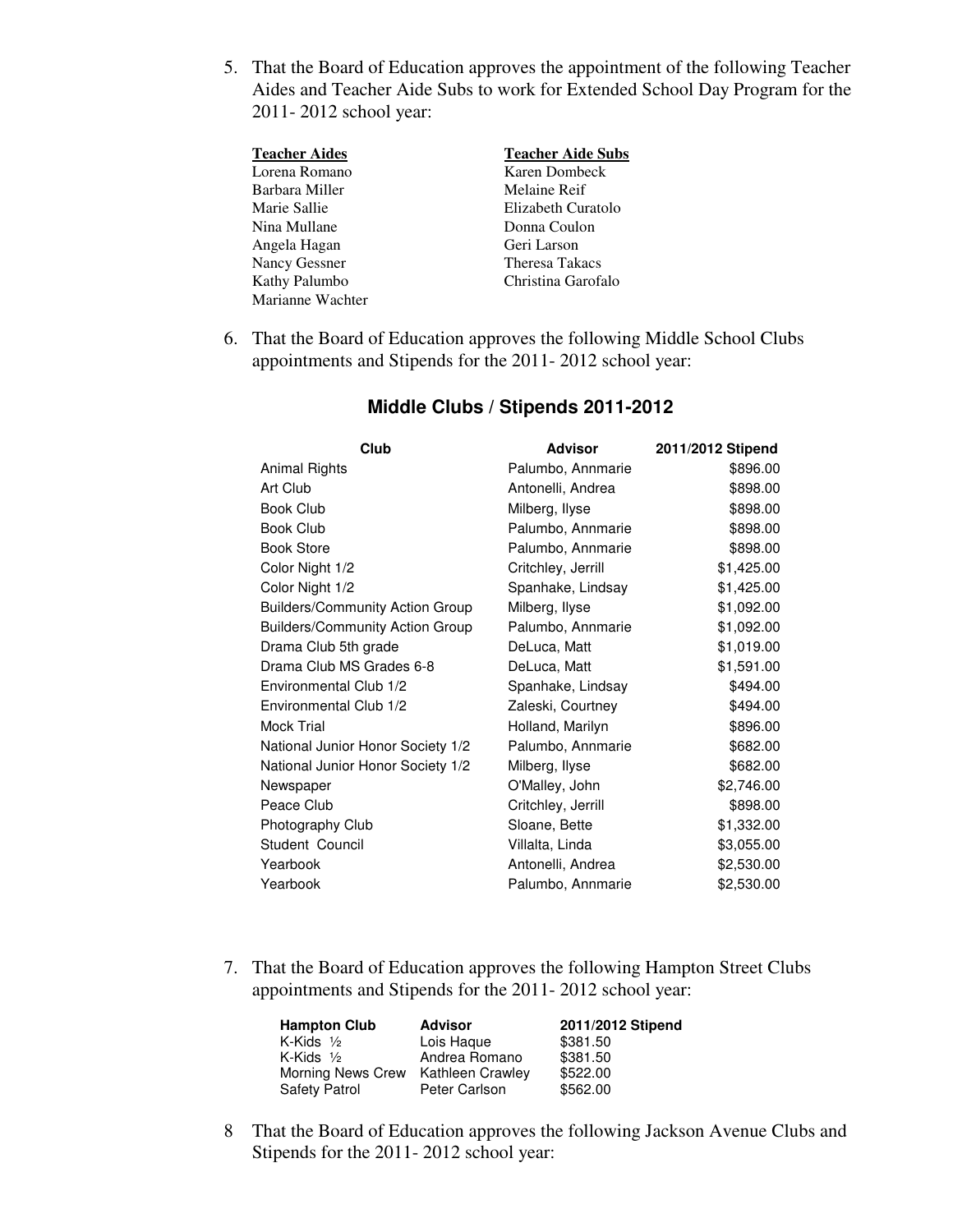| <b>Jackson Club</b>      | <b>Advisor</b>  | 2011/2012 Stipend |
|--------------------------|-----------------|-------------------|
| Math Olympiads           | Nicole Bartone  | \$598.00          |
| <b>Student Council</b>   | Jeanine Gallina | \$1,157.00        |
| Book Store 1/2           | Laura Kligman   | \$298.50          |
| Book Store $\frac{1}{2}$ | Morgan Mercaldi | \$298.50          |

 9. That the Board of Education approves the following Meadow Drive Clubs and Stipends for the 2011- 2012 school year:

| <b>Meadow Club</b>  | Advisor                | 2011/2012 Stipend |
|---------------------|------------------------|-------------------|
| Math Olympiads      | <b>Bradley Carrell</b> | \$598.00          |
| Student Council 1/2 | Jane Giamalvo          | \$578.50          |
| Student Council 1/2 | Marjorie Buttgereit    | \$578.50          |

 10. That the Board of Education approves the following Fine& Performing Arts Clubs and Stipends for the 2011- 2012 school year:

|                                   |                    |                        | $11 - 12$      |
|-----------------------------------|--------------------|------------------------|----------------|
| <b>Contract Name</b>              | <b>School</b>      | <b>Teacher</b>         | <b>Stipend</b> |
| Art Club                          | Hampton            | Manouvrier, Jaclyn     | \$560          |
| Band                              | Hampton            | Dugal, Jim             | \$1,019        |
| Chorus                            | Hampton            | Crawley, Kathy         | \$1,019        |
| Orchestra                         | Hampton            | Dugal, Jim             | \$1,019        |
| A Capella Choir                   | <b>High School</b> | Messina, Meg- prorated | \$1,183        |
| Art Club                          | <b>High School</b> | Loughlin, Kathy        | \$900          |
| Assistant Band Advisor            | <b>High School</b> | Bonacorsa, Chris       | \$2,417        |
| Assistant to the Band Director    | <b>High School</b> | Oddo, John             | \$1,736        |
| <b>Auxillary Band Coach</b>       | <b>High School</b> | Berthold, Jennifer     | \$1,787        |
| <b>Auxillary Band Coach</b>       | <b>High School</b> | Cruz, Julio            | \$1,787        |
| <b>Auxillary Band Coach</b>       | <b>High School</b> | Doran, Timothy         | \$1,787        |
| <b>Auxillary Band Coach</b>       | <b>High School</b> | Frank, Kenny           | \$1,787        |
| <b>Auxillary Band Coach</b>       | <b>High School</b> | Granath, Lauren        | \$1,787        |
| <b>Auxillary Band Coach</b>       | <b>High School</b> | Granath, Lisa          | \$1,787        |
| <b>Auxillary Band Coach</b>       | <b>High School</b> | Maraia, Michael        | \$1,787        |
| <b>Auxillary Band Coach</b>       | <b>High School</b> | Nuzzi, Kris            | \$1,787        |
| <b>Auxillary Band Coach</b>       | <b>High School</b> | Oddo, John             | \$1,787        |
| <b>Auxillary Band Coach</b>       | <b>High School</b> | Nickel, Justin         | \$893          |
| Band                              | <b>High School</b> | Carreras, Don          | \$1,019        |
| <b>Band Advisor</b>               | <b>High School</b> | Mauriello, Frank       | \$3,552        |
| <b>Band Drill Instructor</b>      | <b>High School</b> | Buglino, Steve         | \$1,736        |
| <b>Band Drill Writer</b>          | <b>High School</b> | Coppola, Mike          | \$4,338        |
| <b>Band Music Arranger</b>        | <b>High School</b> | Mauriello, Frank       | \$1,446        |
| <b>Barber Shop Quartet</b>        |                    |                        |                |
| (Dynamics)                        | <b>High School</b> | Messina, Meg- prorated | \$1,019        |
| Choreographer                     | <b>High School</b> | Duignan, Terry         | \$1,189        |
| Chorus                            | <b>High School</b> | Messina, Meg-prorated  | \$1,019        |
| <b>Chorus and Concert Singers</b> | <b>High School</b> | Messina, Meg- prorated | \$1,419        |
| <b>Marching Band Percussion</b>   |                    |                        |                |
| Coach                             | <b>High School</b> | Oddo, John             | \$1,787        |
| Ninth Grade Band                  | <b>High School</b> | Carreras, Don          | \$989          |
| Orchestra                         | <b>High School</b> | Campbell, Tracey       | \$1,019        |
| Orchestra                         | High School        | Frazer, Kristen        | \$1,019        |
| Photography                       | <b>High School</b> | Buongiovanni, Gina     | \$1,331        |

# **Fine Arts Clubs / Stipends 2011-2012**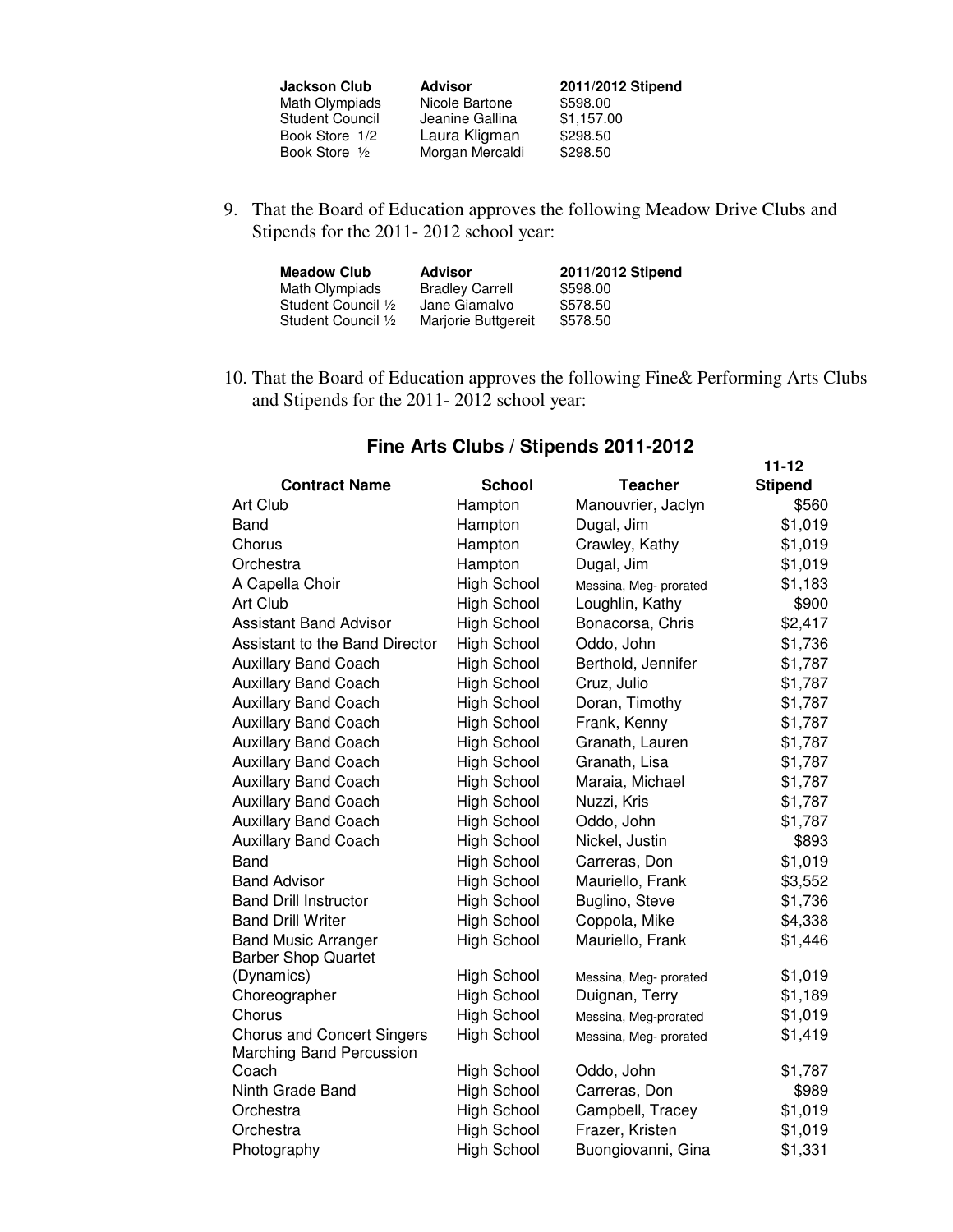| Pit Band                                          | <b>High School</b> | Carreras, Don             | \$1,547 |
|---------------------------------------------------|--------------------|---------------------------|---------|
| Projection Squad                                  | High School        | Owens, Joe                | \$1,358 |
| Rockettes                                         | High School        | DeMarino, Anthony         | \$7,040 |
| Sound Service                                     | High School        | Fusco, Melissa            | \$1,786 |
| <b>Spring Musical Stage</b>                       | <b>High School</b> | Owens, Joe                | \$3,913 |
| Stage Band                                        | High School        | Carreras, Don             | \$2,224 |
| Stage Squad-Fall Drama                            | High School        | Tunkle, Vincent           | \$915   |
| Stage Squad-Fall Drama                            | High School        | Parke, Steven             | \$915   |
| <b>Stage Squad-Spring Musical</b>                 | High School        | Sommer, Paul              | \$3,142 |
| <b>String Ensemble</b>                            | High School        | Campbell, Tracey          | \$1,183 |
| <b>String Night</b>                               | High School        | Campbell, Tracey          | \$256   |
| <b>String Night</b>                               | High School        | Frazer, Kristen           | \$256   |
| Thespian                                          | High School        | Deluca, Matt              | \$3,142 |
| <b>Wind Ensemble</b>                              | <b>High School</b> | Carreras, Don             | \$989   |
| Art Club                                          | Jackson            | Gallina, Jeanine          | \$560   |
| Band                                              | Jackson            | Barkan, Robin             | \$1,019 |
| Chorus                                            | Jackson            | Napolitano, Angela        | \$1,019 |
| Orchestra                                         | Jackson            | Barkan, Robin             | \$1,019 |
| Art Club                                          | Meadow             | Manouvrier, Jaclyn        | \$560   |
| <b>Band</b>                                       | Meadow             | Dugal, Jim                | \$1,019 |
| Chorus                                            | Meadow             | Crawley, Kathy            | \$1,019 |
| Orchestra                                         | Meadow             | Dugal, Jim                | \$1,019 |
| Art Club                                          | Middle School      | Antonelli, Andrea         | \$900   |
| <b>Band</b>                                       | Middle School      | Bennett, Mark             | \$1,019 |
| Band                                              | Middle School      | Ratner, Marc              | \$1,019 |
| Band                                              | Middle School      | Ratner, Marc              | \$1,019 |
| Choral Club                                       | Middle School      | Goldman, Brian            | \$897   |
| Choreographer                                     | Middle School      | Peters, Barbara- prorated | \$723   |
| Chorus                                            | Middle School      | Goldman, Brian            | \$1,019 |
| Chorus                                            | Middle School      | Goldman, Brian            | \$1,019 |
| Chorus                                            | Middle School      | Goldman, Brian            | \$1,019 |
| Drama                                             | Middle School      | Deluca, Matt              | \$1,590 |
| Drama                                             | Middle School      | Goldman, Brian            | \$1,019 |
| Orchestra                                         | Middle School      | Bennett, Mark             | \$1,019 |
| Orchestra                                         | Middle School      | Frazer, Kristen           | \$1,019 |
| Orchestra                                         | Middle School      | Frazer, Kristen           | \$1,019 |
| Photography                                       | Middle School      | Antonelli, Andrea         | \$1,331 |
| <b>Projection Squad</b>                           | Middle School      | Carreras, Don             | \$1,359 |
| 7 <sup>th</sup> & 8 <sup>th</sup> Grade Jazz Band | Middle School      | Ratner, Marc              | \$1,184 |
| Sixth Grade Jazz Band                             | Middle School      | Carreras, Don             | \$1,184 |
| <b>Stage Production</b>                           | Middle School      | Goldman, Brian            | \$1,042 |
| <b>String Ensemble</b>                            | Middle School      | Frazer, Kristen           | \$1,184 |

11. That the Board of Education approves the following High School Clubs appointments and Stipends for the 2011- 2012 school year:

# **High School Clubs Stipends 2011-2012**

| Club                          |                     | 2011/2012 Stipend |  |
|-------------------------------|---------------------|-------------------|--|
| Answer Wise/Brainstormers 1/2 | <b>Bob Goodwin</b>  | \$450.00          |  |
| Answer Wise/Brainstormers 1/2 | <b>Bette Sloane</b> | \$450.00          |  |
| Cheerleaders                  | Laura Kligman       | \$7,042.00        |  |
| Class Advisor - Freshmen      | Suzanne Sabatini    | \$1,019.00        |  |
| Class Advisor - Sophomores    | Donald Leopardi     | \$1,693.00        |  |
| Class Advisor - Sophomores    | Nancy Regan         | \$1,693.00        |  |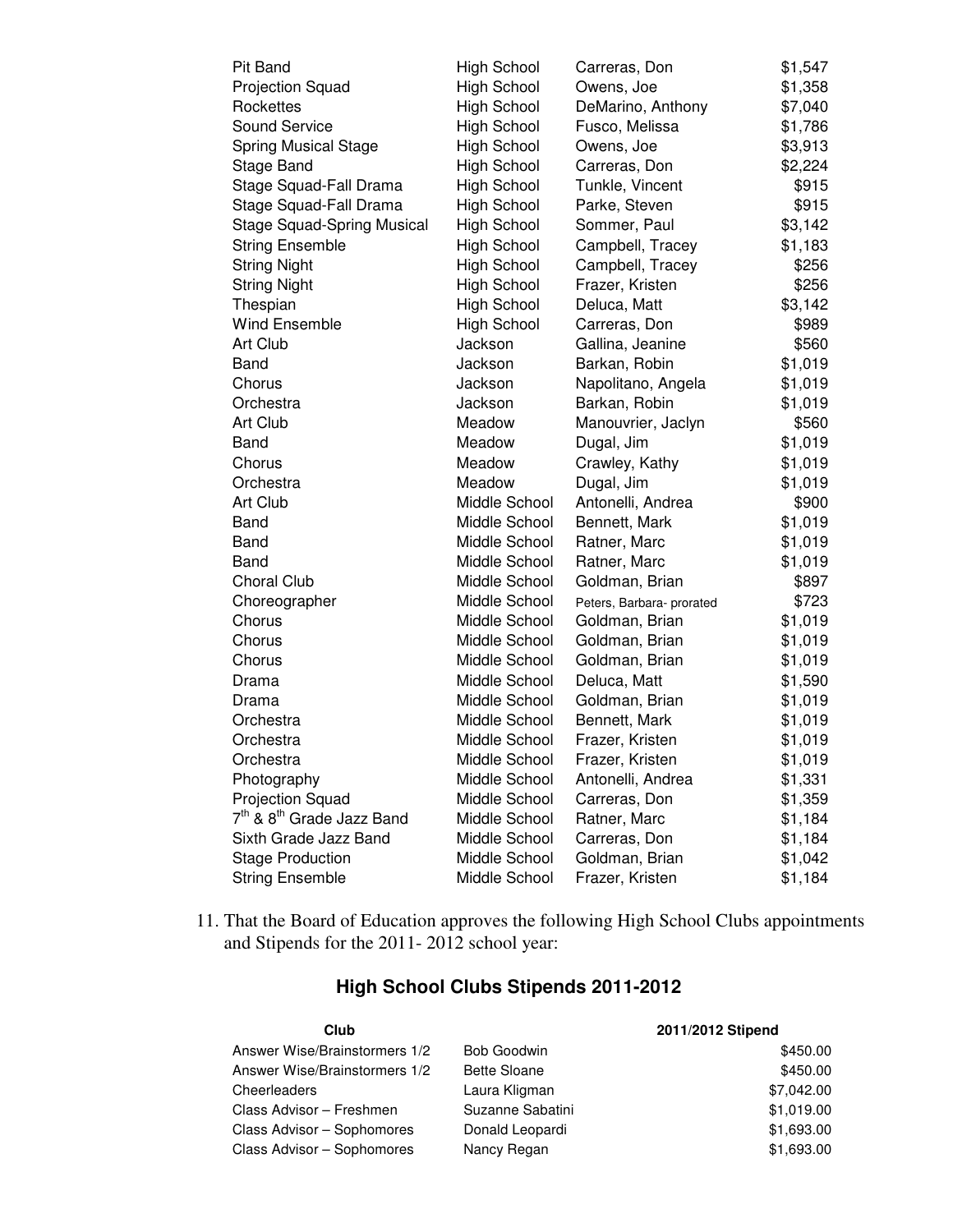| Class Advisor - Juniors                  | Kimberly Stopanio                     | \$2,367.00 |
|------------------------------------------|---------------------------------------|------------|
| Class Advisor - Juniors                  | Laura Grassie                         | \$2,367.00 |
| Class Advisor - Seniors                  | Eleni Theodorakis<br>Jennifer         | \$2,367.00 |
| Class Advisor - Seniors                  | Honerkamp                             | \$2,367.00 |
| Environmental Club                       | Susan Kennedy                         | \$1,786.00 |
| <b>Future Teachers of America</b>        | Eileen Burke                          | \$893.00   |
| <b>Future Teachers of America</b>        | Nancy Regan                           | \$893.00   |
| Gay/Straight Alliance                    | Laura Grassie                         | \$1,786.00 |
| Increase the Peace                       | Cynthia Lombardi                      | \$814.00   |
| Increase the Peace                       | Michael Furey                         | \$814.00   |
| <b>Italian Club</b>                      | Giuseppa laboni                       | \$899.00   |
| Japanese Anime                           | Lucy Long                             | \$1,786.00 |
| Key Club 1/2                             | Surabhi John                          | \$1,183.50 |
| Key Club 1/2                             | Mary Owens                            | \$1,183.50 |
| Latin Club                               | Gigi Foge                             | \$899.00   |
| <b>Literary Society</b>                  | Mark Bomser                           | \$1,358.00 |
| <b>Mathletes</b>                         | Suzanne Sabatini                      | \$899.00   |
| Math Olympiads 8th grade                 | Lisa Marino                           | \$898.00   |
| <b>Mock Trials</b>                       | Ken Coy                               | \$899.00   |
| National Honor Society                   | Maureen Connolly                      | \$1,547.00 |
| Photography Club                         | Gina Buongiovanni                     | \$1,332.00 |
| <b>Question Mark</b>                     | Drew Smith                            | \$3,940.00 |
| <b>Red Cross Club</b>                    | <b>Tara McDonnell</b>                 | \$899.00   |
| <b>SADD</b>                              | Eileen Burke                          | \$893.00   |
| SADD                                     | Nancy Regan                           | \$893.00   |
| Science Club                             | Harry McLaughlin                      | \$1,786.00 |
| <b>Student Athletes Helping Athletes</b> | Mary Ellen Perinchief                 | \$1,157.00 |
| Student Organization 1/2                 | Tara McDonnell<br>Francine Sclafani - | \$2,194.00 |
| Student Organization 1/2                 | prorated                              | \$2,194.00 |
| <b>TV Production Club</b>                | Joseph Owens                          | \$2,367.00 |
| Yearbook - Business                      | Denise Zunno                          | \$3,640.00 |
| Yearbook - Editor                        | Paul Sommer                           | \$4,825.00 |

- 12. That the Board of Education approves the appointment of Elizabeth Gazzini, to the position of Hourly Special Education Teacher at Jackson Avenue, effective October 11, 2011. Salary: \$54.77 per hour.
- 13. That the Board of Education appoint the following teacher, to the position of Permanent Substitute Teacher, effective October 1, 2011 to May 31, 2012. Salary: \$100 per day.
	- Thomas Oswald, High School
- 14. That the Board of Education approves the appointment of Sarah Mooney, to the position of Hourly Special Education Teacher at Mineola Middle School, effective October 18, 2011. Salary: \$54.77 per hour.
- 15. That the Board of Education approves the appointment of Kathleen Mullen, to the position of Leave Replacement School Counselor for Stephanie Honig, at Mineola Middle School, effective October 24, 2011 to on or before June 30, 2012. Salary: MA, Step 2, \$70, 539.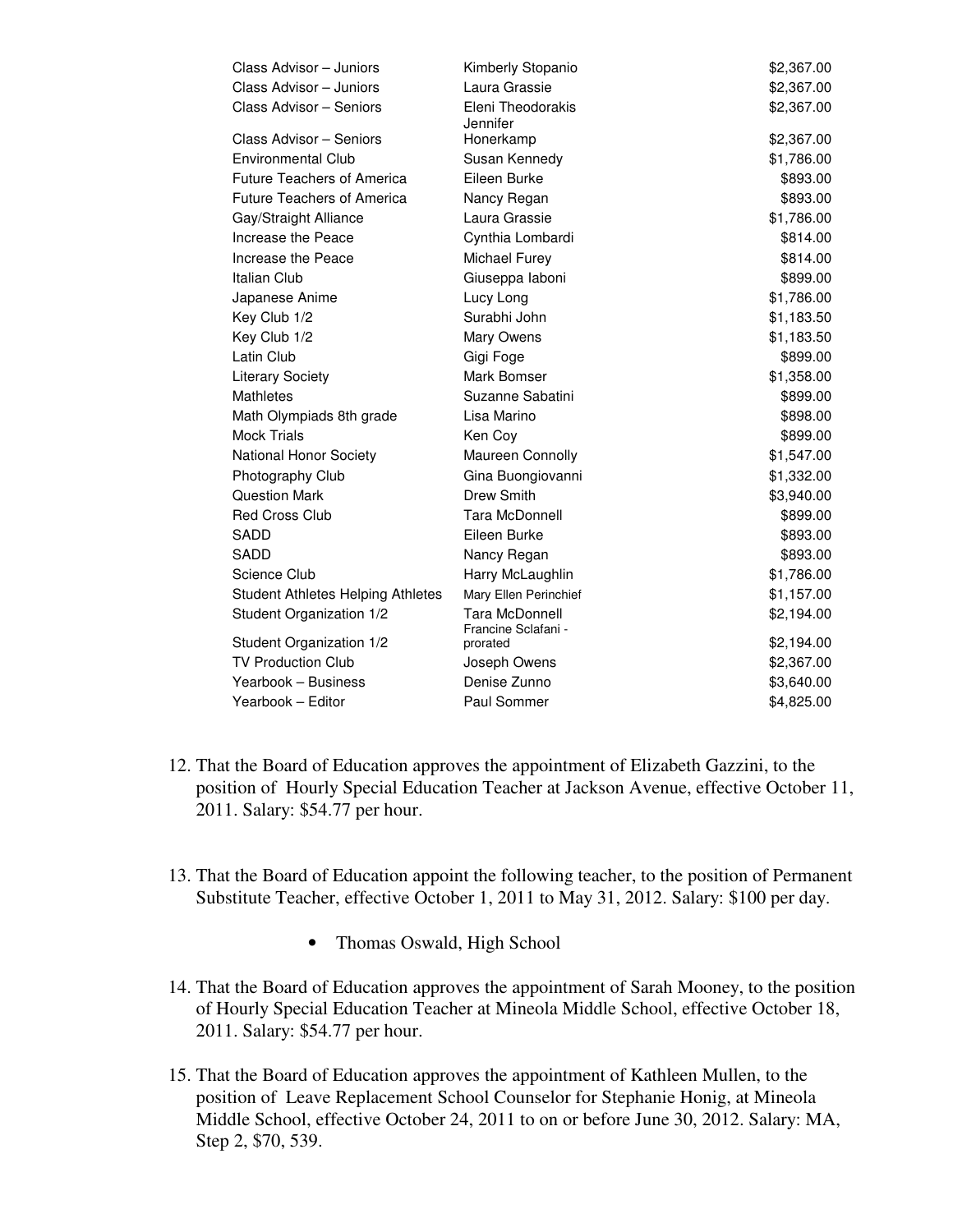- 16. That the Board of Education appoint the following teacher, to the position of Permanent Substitute Teacher, effective October 1, 2011 to May 31, 2012. Salary: \$100 per day.
	- Kristen Dexter, High School

## c. Creation of Position

- 1. That the Board of Education approves the creation of the following position:
	- Assistant Coach Varsity Wrestling-Stipend: \$4704.

#### **2.1. Instruction: Committee on Special Education Action**

That the Board of Education approves the CSE/CPSE/SCSE recommendation for programs and services for students with IEP's for the time period August 1 – August 31, 2011. Please be advised that all of the parents have received the student's IEP and a copy of their DUE Process rights.

#### **2.2. Instruction: Contracted Instructional Services**

That the Board of Education approves the Interpreter Service Agreement and attached rider between Mill Neck Services for the Deaf and the Mineola UFSD for the 2011- 2012 school year.

#### **2.3. Instruction: Student Actions**

None

#### **2.4. Instruction: Other**

None

#### **3. Civil Service**

- a. Appointments
	- 1. That the Board of Education approves the appointment of Kim Baker as the Training Instructor for Transportation and receive a stipend in the amount of \$2000 for the school year 2011/2012.
	- 2. That the Board of Education approves the appointment of Donna Renda to the position of part time Bus Aide to replace Elaine Deo, in Transportation, effective October 17, 2011. Salary will be \$10.75 per hour on Step 1 (2007/2009 Teacher Aide Contract). Probation is 26 weeks.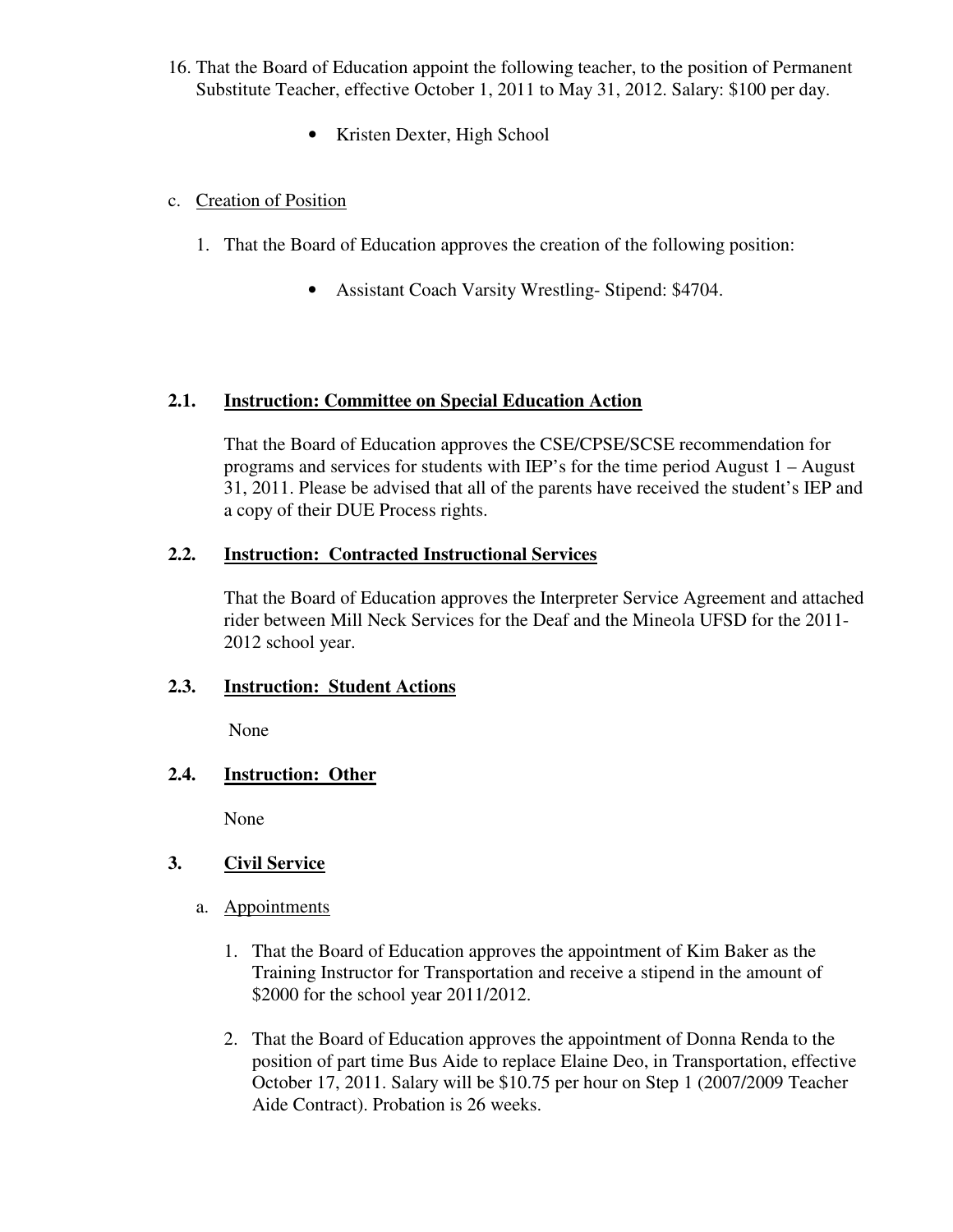- 3. That the Board of Education approve the appointment of Raquel Piccirillo to the position of part time Teacher Aide at Hampton Street, effective October 17, 2011. Ms. Piccirillo will be working 2.5 hours per day to cover an extra lunch period. Salary will be \$13.74 per hour on Step 1 (2007/2009 Teacher Aide Contract). Probation is 26 weeks.
- 4. That the Board of Education approve the appointments of Anna Spatola and Theresa Takacs to the positions of Greeter/Monitors at Meadow Drive, effective October 17, 2011. Salary for Anna Spatola will be \$10.40 per hour on Step 2 (2007/2009 Teacher Aide contract). Probation is 26 weeks. Salary for Theresa Takacs will be \$10.00 per hour on Step 1 (2007/2009 Teacher Aide contract). Probation is 26 weeks.
- 5. That the Board of Education approves the appointment of Daniel Pinto to the position of Student Worker, effective October 6, 2011. Salary is \$8.50 per hour.
- 6. That the Board of Education approves the appointments of the following candidates as Teacher Aide Subs, effective October 24, 2011. Salary will be \$13.74 per hour.
	- Lisa Granath
	- Michael Kohl
	- Janine Miller
- 7. That the Board of Education approves the appointment of Rita Marafino-D'Angelo to the position of part time Typist Clerk in the Business Office, effective October 20, 2011. Salary will be \$21.03 on Step 1 (2009/2010 Clerical Salary Schedule); probation is 26 weeks.
- b. Section 211
	- 1. That the Board of Education approves the authorization for the Superintendent of Schools to sign the waiver of a Section 211 for Lee Dunninger, Bus Driver, in order for him to continue to work for the Mineola UFSD.
- c. Family Medical Leave of Absence
	- 1. That the Board of Education Approve the Family Medical Leave of Absence for Lynn Ross, Bus Driver , beginning October 18, 2011 through October 31, 2011. Ms. Ross is expected to return to work on November 1, 2011.

#### **4. Business/Finance**

- a. Treasurer's Report
	- 1. That the Board of Education accepts the Treasurer's Report for the period ending August 2011 and directed that it be placed on file.
- b. Approval of Invoices and Payroll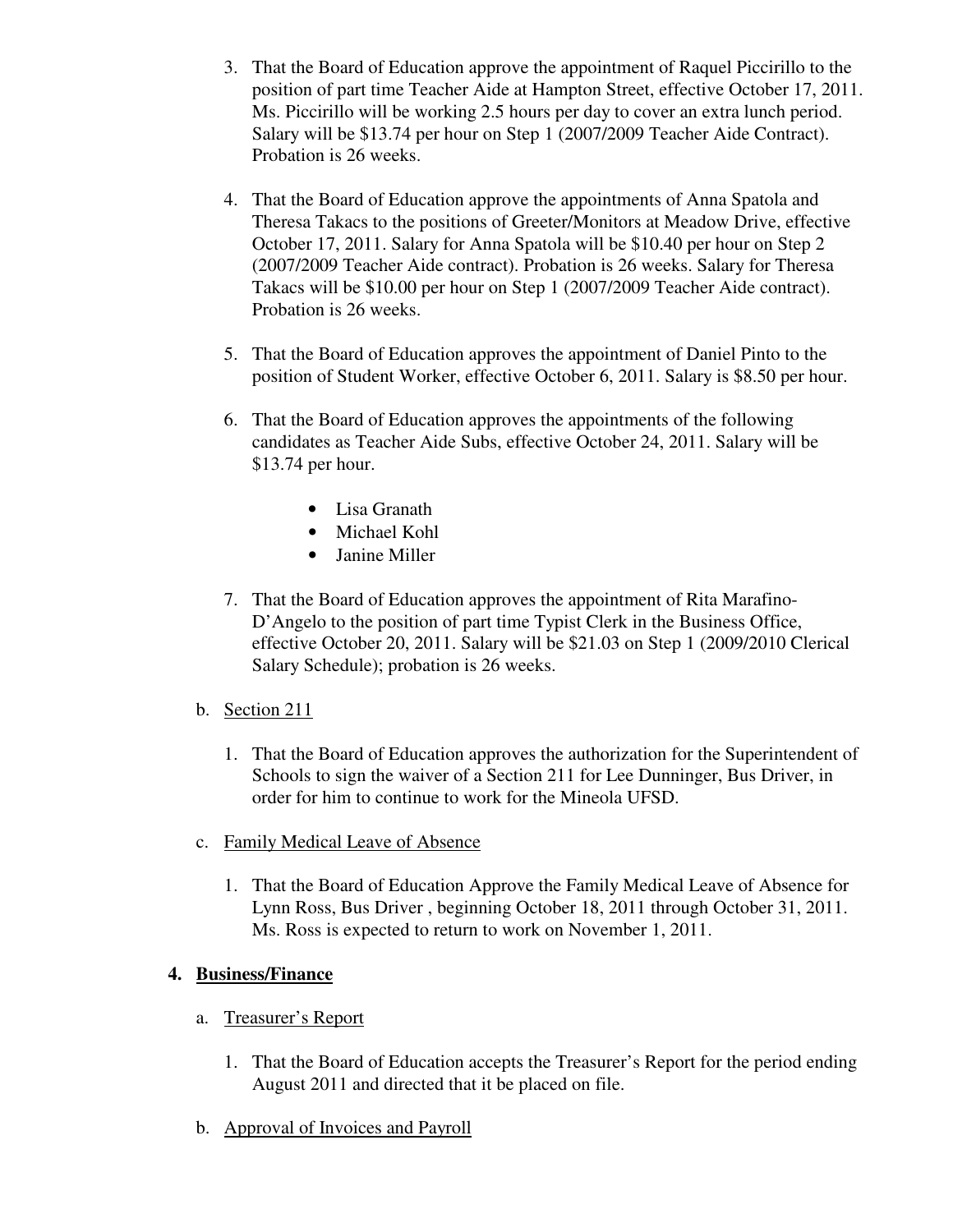1. That the Board of Education approves the Invoices and Payroll for the period ending September 2011.

| Warrant # 6           | \$520,062.70   |
|-----------------------|----------------|
| <b>TOTAL EXPENSES</b> | \$2,899,376.33 |

|                 | <b>TOTAL PAYROLL</b>   | \$3,949,416.00 |
|-----------------|------------------------|----------------|
| Fund F          | $\frac{\$}{11,307.50}$ |                |
| General         | \$3,938,108.50         |                |
| PAYROLL #5 & #6 |                        |                |

#### **4.1. Business/Finance: Contract Approvals**

None.

#### **4.2. Business/Finance: Bids**

None

**5. Other**

# **J. Public Comments**

## **K. Board of Education Reports**

- Comments from Board President
- Board Committee Report
- Superintendent of Schools' Reports & Comments
- Superintendent Comments
- Capital Updates
- Table Reports
- Finance and Operations Report
- Monthly Financial Report
- Building & Grounds Report
- Building Usage
- Vandalism
- Work order status
- Transportation Report
- Special Reports

\*Public Questions - Board Committee Reports; Student Organization Report; Superintendent's Report; Table Reports (All Finance & Operation Functions); and Special Report

L. **Executive Session** Time: \_\_\_\_\_ p.m.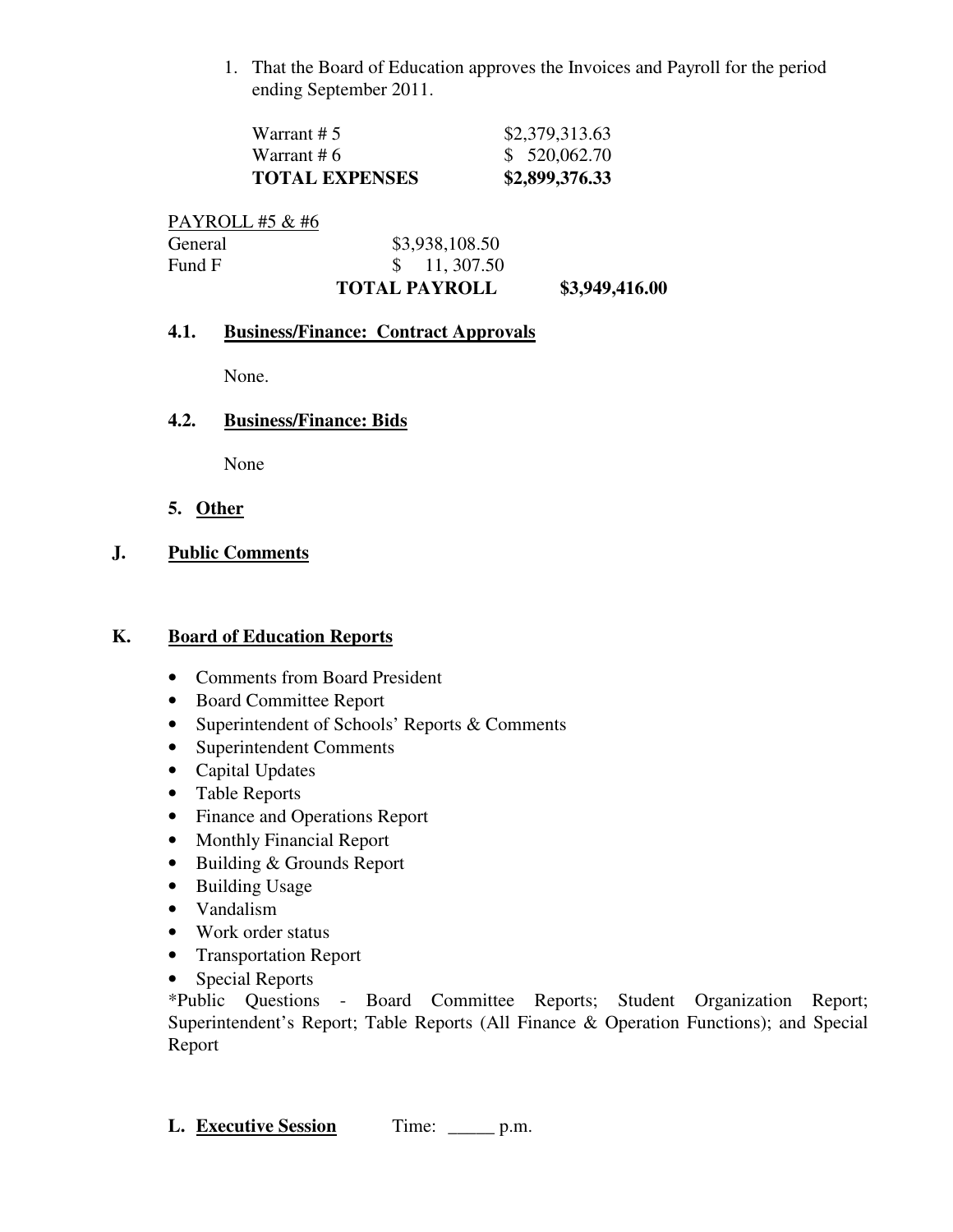| <b>Motion:</b><br>Second: | <u> 1989 - Andrea Store Barnett, ameri</u> kansk kon |                     |     |  |
|---------------------------|------------------------------------------------------|---------------------|-----|--|
| Yes:                      | <b>Contract Contract</b>                             |                     | No: |  |
|                           |                                                      |                     |     |  |
| Passed:                   |                                                      |                     |     |  |
| M. Adjournment            |                                                      | Time: ________ p.m. |     |  |
| <b>Motion:</b><br>Second: | $\sim$ 100 $\mu$                                     |                     |     |  |
| Yes:                      |                                                      |                     | No: |  |
|                           |                                                      |                     |     |  |
| Passed:                   |                                                      |                     |     |  |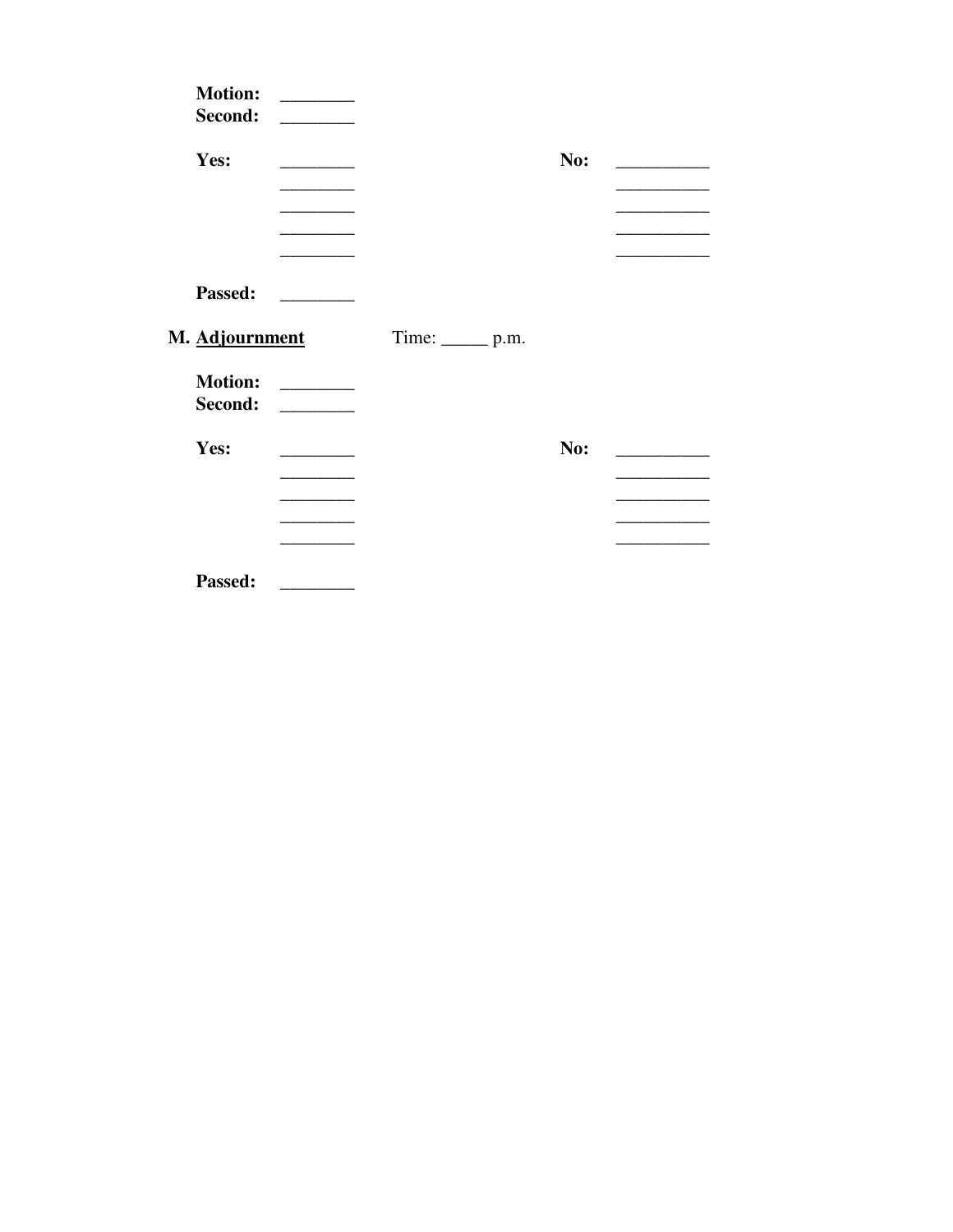# **SUPPORTIVE MATERIALS**

# **FOR**

# **BOARD MEETING**